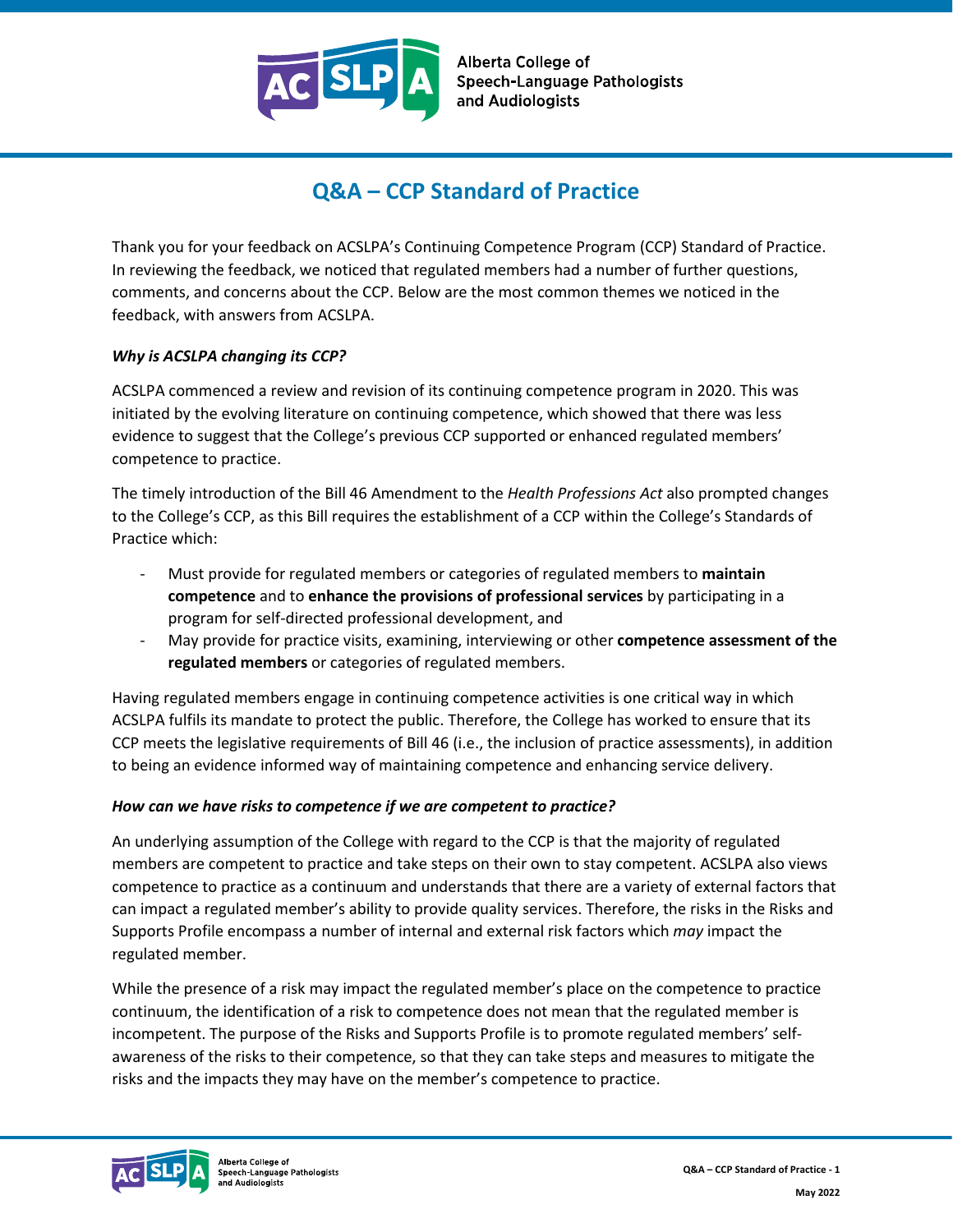### *Why is there no minimum number of continuing education hours required under the new CCP?*

Participating in ongoing education and professional development is an important component to maintaining and enhancing competence to practice. The aim of the continuing education report is to promote a mindful and engaged perspective to continuing education. Rather than jumping through hoops to get a certain amount of continuing education hours (some of which may not be relevant to practice), the College's approach to continuing education is to evaluate the impact of any continuing education on regulated members' competence to practice. This is why, apart from not requiring a minimum number of hours to be reported for the practice year, we are also asking regulated members to reflect on at least two example activities, and how the activities have impacted their competence, i.e., their skills, knowledge, attitudes, and judgement with respect to their practice.

### *What will the audit process look like? How will ACSLPA ensure that it's fair and objective?*

After regulated members complete their CCP submission and practice permit renewal, an audit of the CCP submissions begins. In addition to a random selection of regulated members registered on the general register, the following categories of members will be audited:

- All new registrants of ACSLPA who obtained their practice permit between renewal cycles.
- All regulated members who opted out of completing the peer dialogue reflection for the practice year.
- Any regulated members whose random selection for a completion audit reveals an incomplete submission.

Once a regulated member is audited, they will be exempt from audit for four years (unless they opt-out of the peer dialogue reflection or are flagged for an incomplete submission during the completion audit).

The audit will be completed by the SLP and Audiology Practice Advisor and members of ACSLPA's Competence Committee. All submissions will be blinded, and identifying information redacted, so that auditors will not be aware of the identities of the regulated members whose submissions they review. In addition, ACSLPA CCP auditors will all receive standardized training on completing audits, including on the use of the rubrics for evaluation of submissions. Once audited, regulated members will receive their rubric results, so that they can see how their submission was audited.

# *Is the CCP practice assessment going to be sensitive to the various practice areas and settings that regulated members work in?*

The practice assessment (the interview, record review, and on-site visit) is intended to be sensitive to the various practice areas and settings where regulated members work. Interviewers and assessors will be recruited from ACSLPA membership, with the intention to have a 'bank' of interviewers and assessors who represent a variety of practice areas and settings.

If referred to the practice assessment stage of the CCP, regulated members will be 'matched' with an interviewer or assessor who has current or previous experience with the client age ranges and where possible, clinical areas and practice settings (e.g., school board, rehabilitation, private practice) that the regulated member works within.

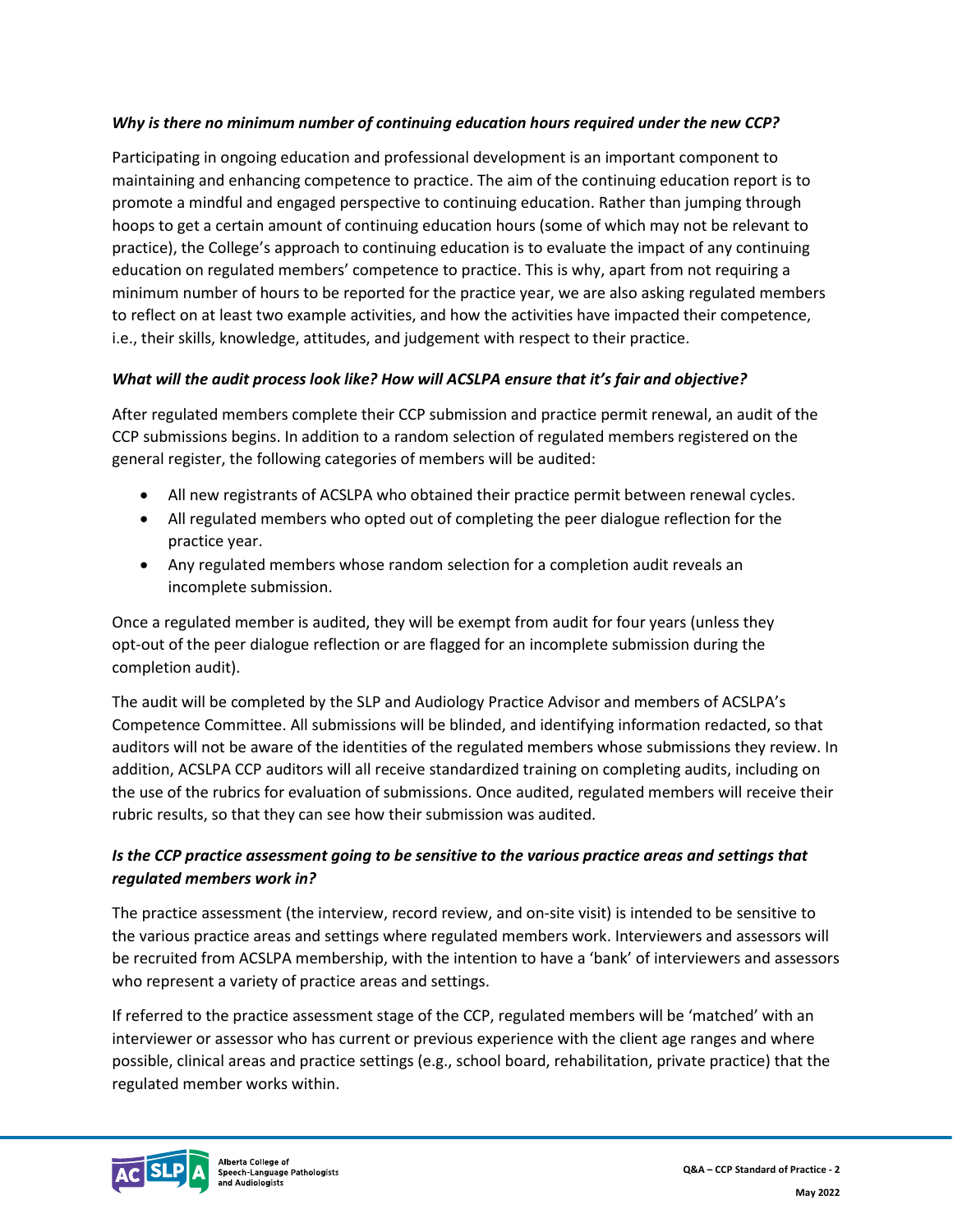# *How will ACSLPA ensure fairness, transparency, and objectivity in the practice assessment process? Who will be completing these assessments? How will they be trained?*

Building a CCP that is fair, transparent, and objective is a priority for the College. The following procedures will be in place to ensure this:

- Interviewers and assessors will be recruited from ACSLPA's membership, so that any regulated member referred to the practice assessment will be evaluated by another professional with the skills, knowledge, attitudes, and judgement to assess their performance, and to provide support as needed.
- Interviewers and assessors will undergo ongoing standardized training, include standardization of the assessment processes and the use of the evaluation rubrics.
- The practice assessment process will be overseen by ACSLPA's SLP and audiology practice advisors.
- Regulated members can expect transparency in all communications regarding their performance in the CCP practice assessment stages. Regulated members will be given access to all reports detailing their performance and results, so that they can see how they were evaluated.
- An appeals process will be built in to the CCP. Regulated members may lodge an appeal in writing with the Competence Committee after any decision at any stage in the practice assessment.

An appeal may be lodged if the regulated member, while participating in the CCP:

- Believes they have not been given due process, or
- Has reasonable and compelling grounds for an exemption of any part of practice assessment.

Regulated members are also advised that they can contact their practice advisor with questions, concerns, or comments at any time regarding their CCP submissions or participation in any of the practice assessment stages.

# *Are the CCP activities going to be very time-consuming to complete?*

ACSLPA's intention is that the CCP activities will be less time and labour intensive as compared to the previous program. While there are now three activities that all need to be completed annually, these activities are completed via checkboxes and short-answer questions.

While there is a generous character allowance for completion of the narrative reflection questions, regulated members are advised that there is no minimum number of words required for their responses to be valid. *Feel free to use as many (up to the character limit) or as few words as required to respond to these questions*.

Regulated members may find the example responses and the scoring rubrics for each CCP activity (posted on ACSLPA's website) helpful in guiding their own responses.